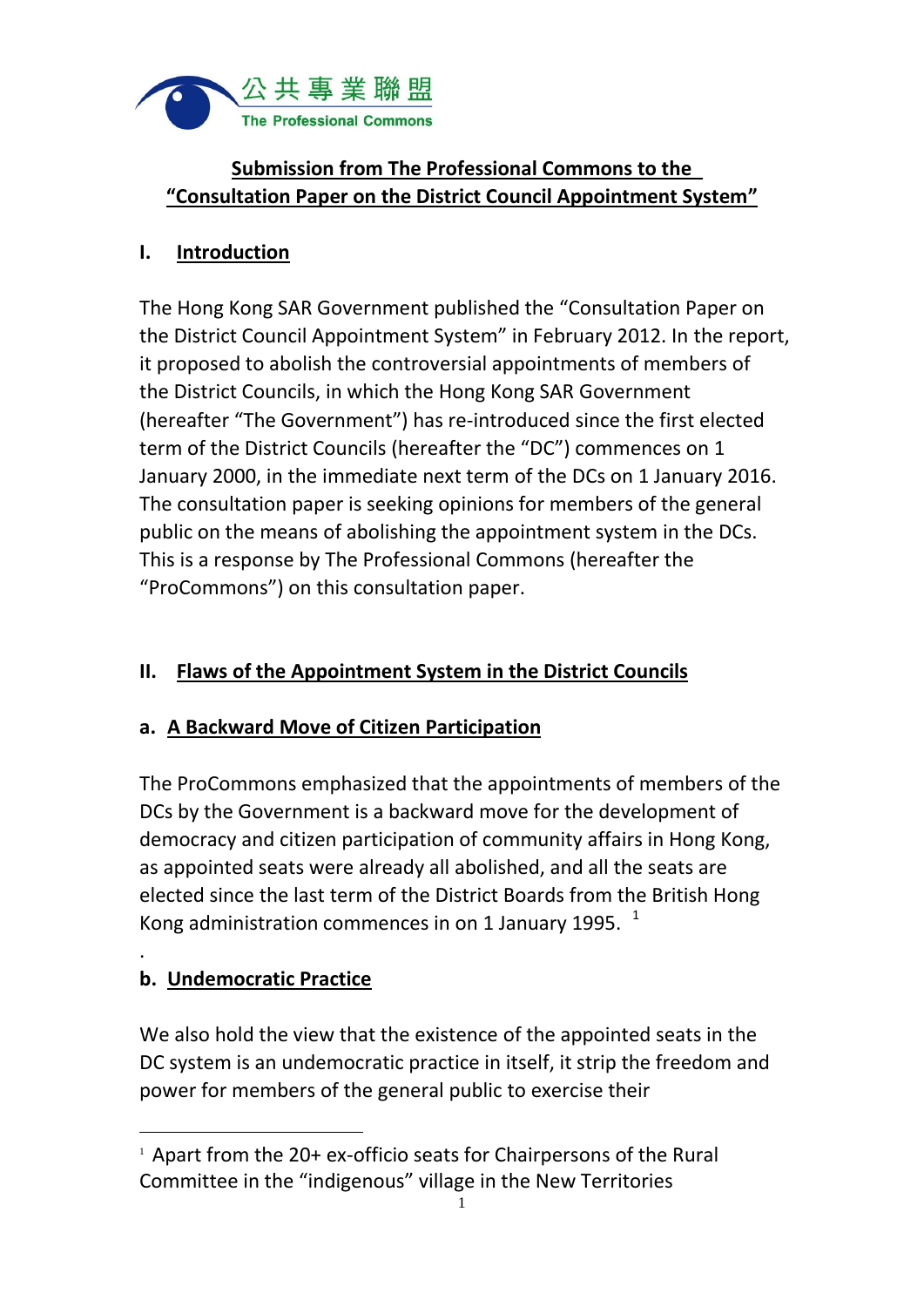

decision-making powers on choosing who to represents them in the affairs of the community, through democratic elections.

#### **c. Giving Political Privileges to a Few is Unfair**

It is simply not justifiable in any sense for the continuation of the provision of political privileges through handing out of appointed seat in the DCs by the Government to a few individuals, while other individuals will have, and have to contest in an open election with other candidates, and to work hard in running an election campaign in order to win a seat in the DC. DC members.

The appointed and elected members of the DCs were given exactly the same power, status, resources and salary. It is simply unfair to those who have to spend resources to win their seats in the DCs to be given the same power, status, resources and salary than the members in the receiving end of appointments from the Government, who were given the seats as a "political free lunch", and are not required for fighting for their seats in elections, and therefore, are not required to be holding accountability and/or to bear responsibilities for their constituents.

# **d. Manipulation of Opinions in the District Councils in Favour of the Government**

It is often perceived by scholars and some members of the general public alike, that the Government attempts to manipulate the voting decisions and other decision-making in the DCs through the appointment of members in the DCs.

It is often perceived and natural to suggest that the Government would only appoint those who are in favour of its positions and platforms in the DC. Hence, the Government could manipulate the level of support to the Government through the appointments of "Government-friendly" members in the DCs, and together with other pro-Government members, it could artificially creates a majority of support for the Government in ALL the DCs.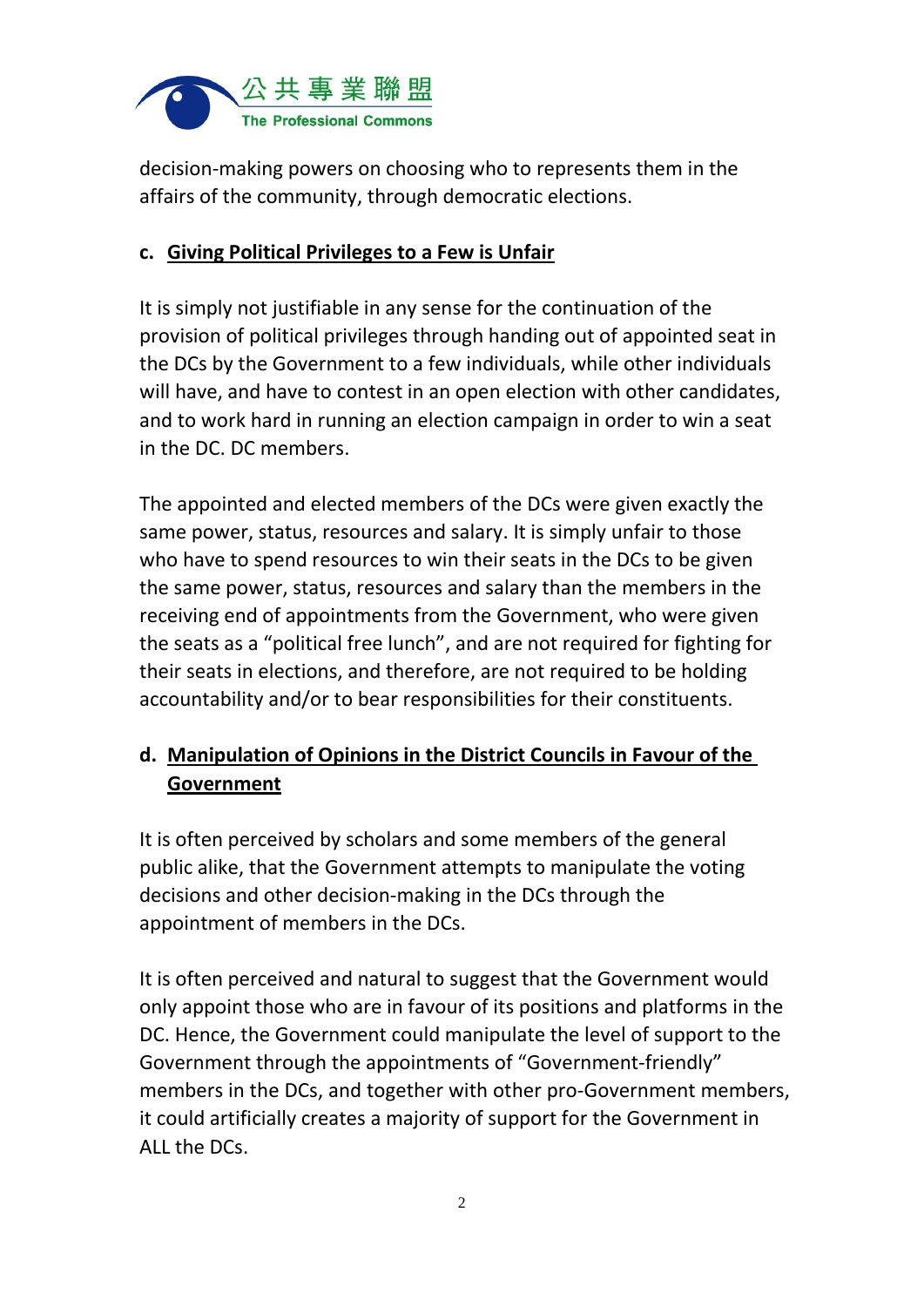

It is a practice of the Government to "consult" the DCs on various issues of a significant public concern, such as the various consultations on the development of constitution development, as well as the highly controversial legislation for laws in relations with the Article 23 of the Basic Law. Through the artificial creation of a "Government-friendly" majority in ALL the DCs, the Government could create a situation in which it could suggest that ALL the DCs has "voted" for supporting the Government's position on a particular issue, with the voting for support of the Government's position for both the elected "Government-friendly" members in DCs, as well as the appointed members. .

### **III. Proposal from The Professional Commons**

### **a. Abolish all appointed seats** *in one go* **in 2016**

Hence, for the development of democracy in Hong Kong, for stripping off political privileges of the few, and to avoid the manipulation of the opinions in favour of the Government's position in the DCs, The ProCommons is in the view that ANY seats in the DCs must be democratically elected. The Hong Kong SAR Government must abolish **ALL** the appointed seats in the DCs **in one-go and abolish such seats as soon as possible.**

We need to emphasize that the abolition of the appointed seats in the DCs is not really a progress of the development of democracy at the district administration of Hong Kong, as it is simply a restoration of the system in which the seats in the organs of district administration are democratically elected and without any Government-appointed seats, just like the District Boards from the term of 1994 onwards.

#### **b. Ex-appointed members should be encouraged to run in elections**

The ProCommons believes that, after the abolition of the appointment system in the DCs, the ex-appointed members could no longer rely on